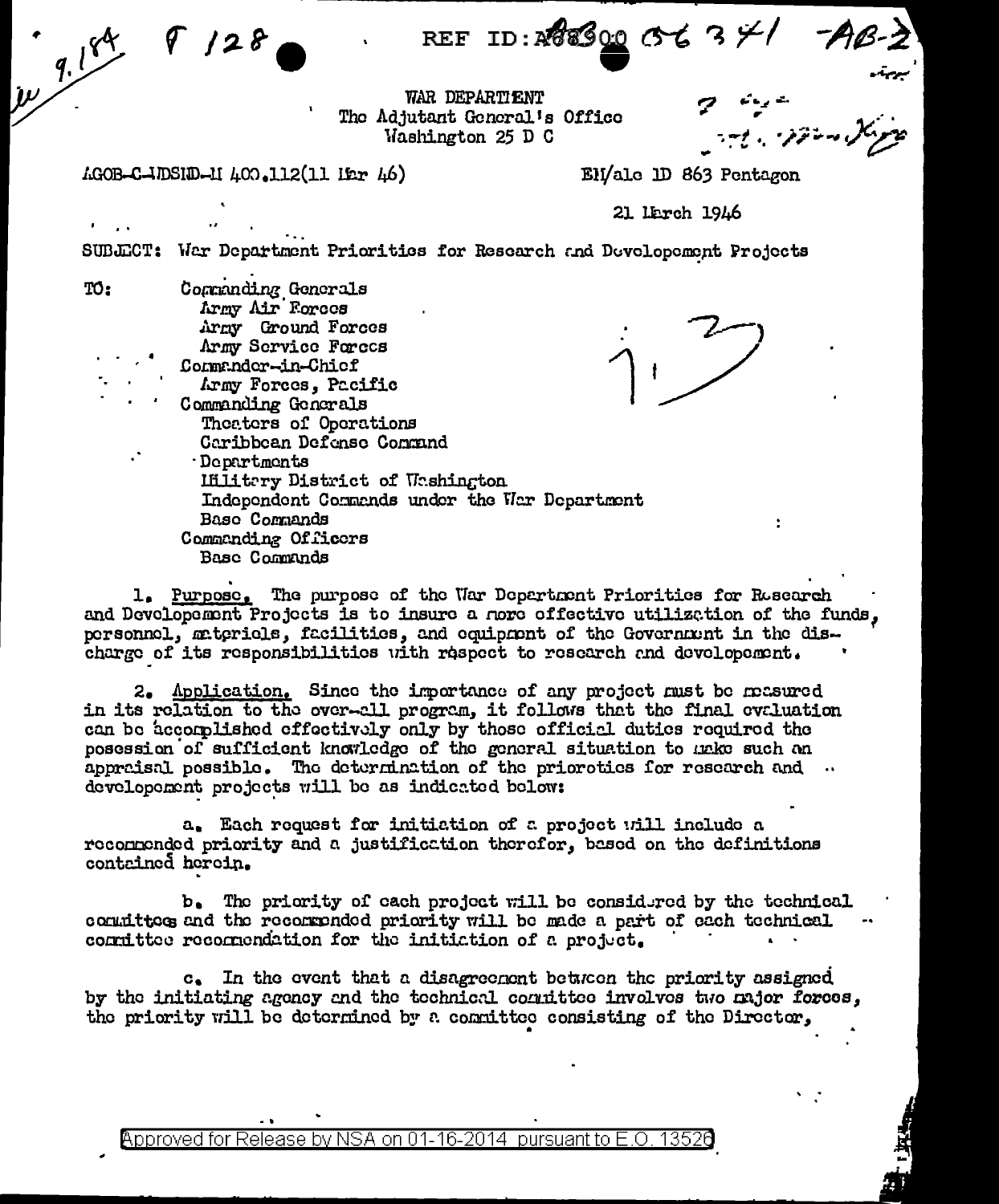## $\text{\textsterling}$ C-JDSND-II 400.112 (11 Har 46) (contd)

21 Herch 1946

÷

Developments Division, War Department Special Staff, and a represenative . from each of the interested Divisions of the Uar Department General Staff. and each of the major commands concerned.

d. All project priorities will be reviewed by the responsible development: agency in coordinating with the prospective user at periodic intervals of not less than six months for purposes of reappraisal. Projects in category 1-4 will be similarly reviewed at loast every minety days to determine whether the situation existent at that time warrants a continuation of the special effort required.

c. Organizations charged with the prosecution of Research and Development. projects are authorized to request at any time a review of class 1 prioritics assigned. Such requests will be given prompt attnetion.

f. Projects in basic research will be assigned priorities consistent with the expected application of the results of such projects.

3. Definitions. The definitions set forth in this peragraph must be adhored to reticulously by those responsible for their employment and will be followed by all concerned in requesting or directing the initiation of research and development. projects whether of local or general application.

a. Priority 1. This classification will designate projects that will result in an end item n ecossary for the security of the nation or mandatory for the successful accomplishment of important assigned missions of the using forces.

(1) Priority L projects are subclassified as follows:

 $1-A$  - This priority will be assigned to those projects which will produce an end item designed to meet a potential threat against this nation, the lack of which would result in natural destruction and disaster in the event of war.

 $1 - B -$  This priority will be assigned to those projects required for now tactical concepts of warfare or for now concepts of warfare resulting from radically now weapons developed by great scientific advancemonts.

1-C - This priority will be assigned to those projects which will result in an end iten, the lack of which would prevent the timely accomplishment of important assigned missions of the using forces.

(2) Examples of projects of sufficient relative importance to warrant inclusion in priority 1 include:

 $\mathbf{z}$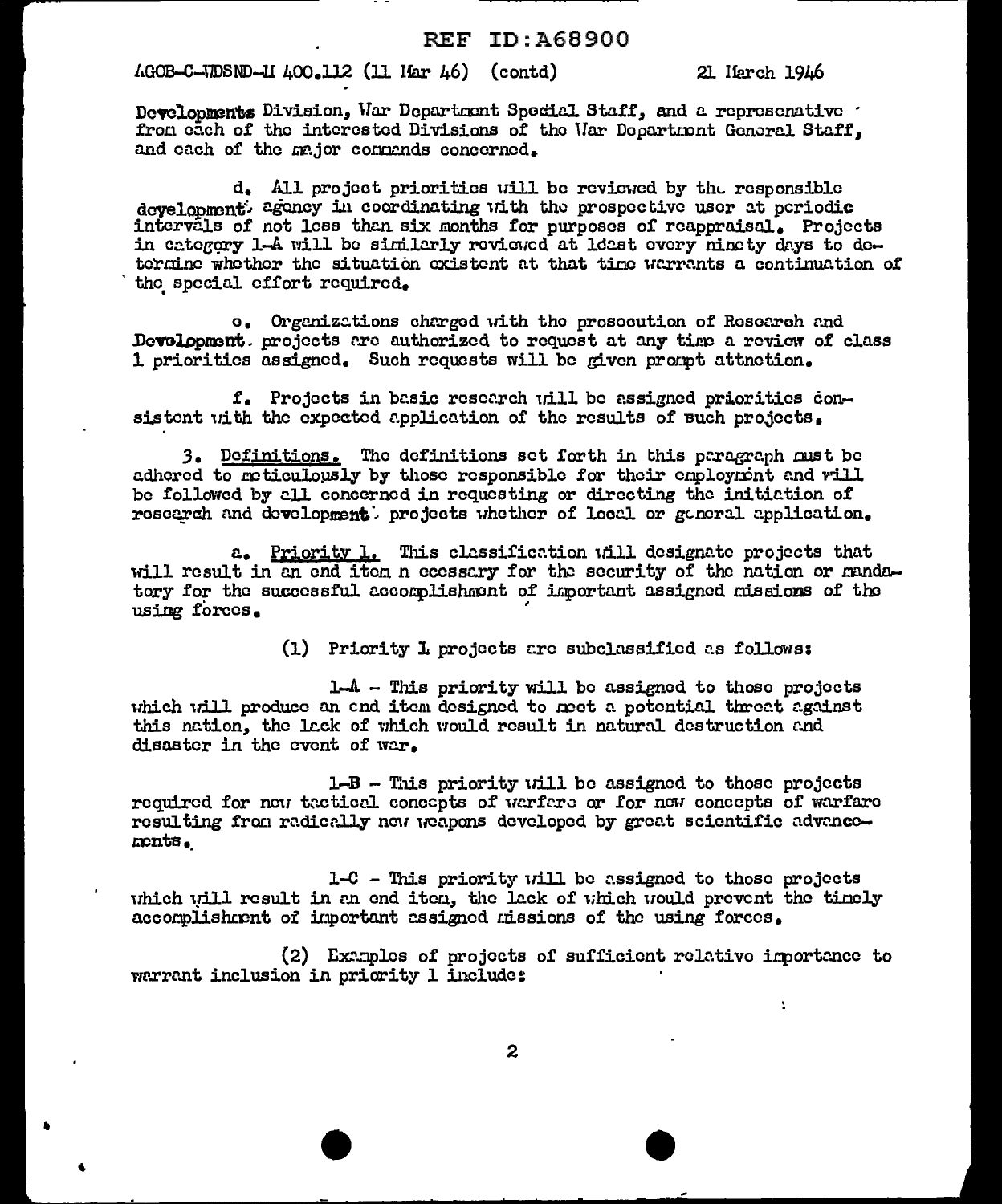## **REF ID:A68900**

AGOB-C-WDSND-M 400.112 (11 Mar 46) (Contd)

21 Herch 1946

(a) Those necessary to develop counterneasure against wecoons that are a potential threat against this nation, such as atomic explosives, guided missiles, and supersonic aircraft.

(b) Those necessary to develop atomic explosives, utilization of atomic cnorgy, guided missiles, and supersonic aircraft.

(c) Those necessary to prepare natericl and equipment for important special missions or operations.

(d) Those necessary to eliminate excessive losses of natericl and personnel.

(c) Those essential to the successful accomplishment of important assigned missions such as large-scale maneuvers or vital training programs.

b. Priority 2. This classification will designate projects that will result in an end item which will materially increase the efficiency of the armed forces.

(1) Priority 2 projects are subclassified as follows:

2-A - This priority will be assigned to those projects. which will result in an end iten that possesses such marked superiority over existing items that complete replacement would be justified.

 $2-A$  - This priority will be assigned to those projects required to correct major deficiencies in primary equipment.

2-C -- This priority will be assigned to those projects which will substantially inprove combat effectiveness.

(2) Exemples of projects of sufficient relative inportance to warrant inclusion in Priority 2 include:

(a) Those necessary to develop, modify, and test now nateriel designed to replace existing types in the neer future.

Those required to keep an important type of primary  $(b)$ equipment operations.

Those of vital importance to the proper training of  $(c)$ specialized personnel.

 $\cdot$  (d) . Those necessary to increase operational efficiency.

(c) Those necessary to increase mintenance efficiency.

3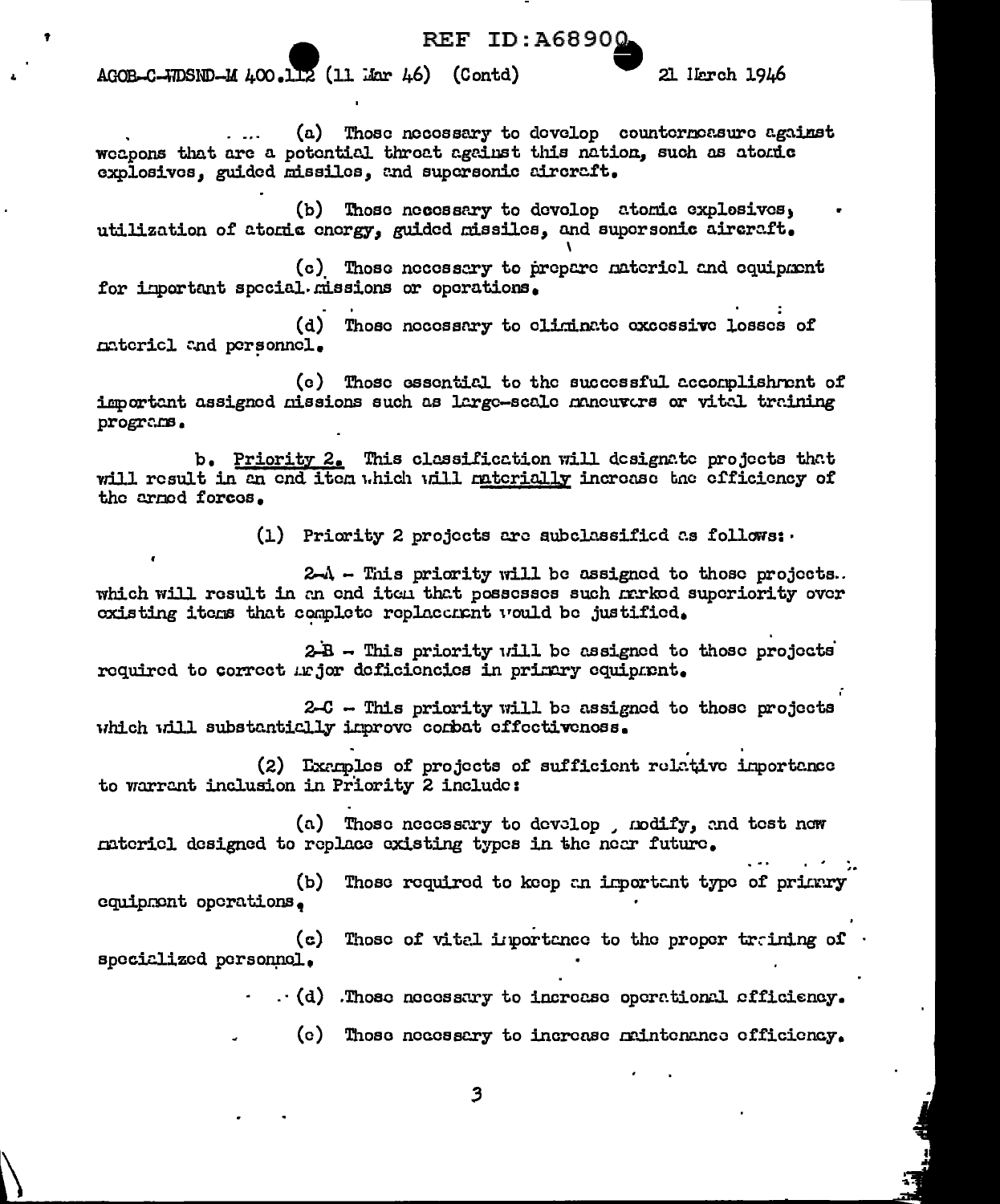## **REF ID: A68900**

AGOB-C-IDSED-II 400.112 (11 Mar 46) (Contd')

21 ikrch 1946

(f) Those necessary to increase safety of naterial and personnel.

c. Priority 3. This classification will include all other projects the expediency of which does not warrant a higher priority but whose inclusion in the overall development program is justified. Projects which lead to developement of now mutericl. How operation techniques, or to discovery of new military techniques and devices whose urgency and important cannot be currently determined should initially be placed in this category.

(1) Priority 3 projects will be subclassified as  $3-4$ .  $3-5$ . or 3-C to indicate the relative importance thereof.

(2) Examples of projects properly assigned to priority 3 include:

(a) Those development. projects necessary to improve existing actoriel and equipment, but which are of lesser urgency than those included in higher priorities.

(b)" Those required to make desirable, but not essential inprovements.

(c) Those routine tests to determine practicability of literiel and equipment for future use.

> (d) -Those for which no degree of urgency has been indi-

cated.

(c) Those designed to improve training techniques.

BY ORDER OF THE SECRETIAY OF LR:

/S/ Edward F Witscll EDWRD F LITSELL Hajor Goneral The *idjutant* General 马

5

دى

Cη.

يد<br>چې

**THEF SHOE OF THE** 

COPIES FURNISHED:

Contrading Generals, First thru Hinth Service Contrads (10 ca) Commanding General, Army Ground Forces, Development' Section, Attn: L. T. Hoath, Rm. 4582 Assistant Chicf of Air Staff - 4, Att n: Ir. R. R. Graichen, Ra 4E-140 Assistant Chief of Staff, G-1 IDGS

- ussistant Chief of Staff, G-2 IDGS
- Assistant Chief of Staff, G-4, IDGS, Equipment Section, Att n: Lt. Col. J. J. Konney, Rn.  $4C-77l<sub>k</sub>$ 
	- Δ.

FOR ADDITIONAL COPIES FURNISHED SEE PAGE 5